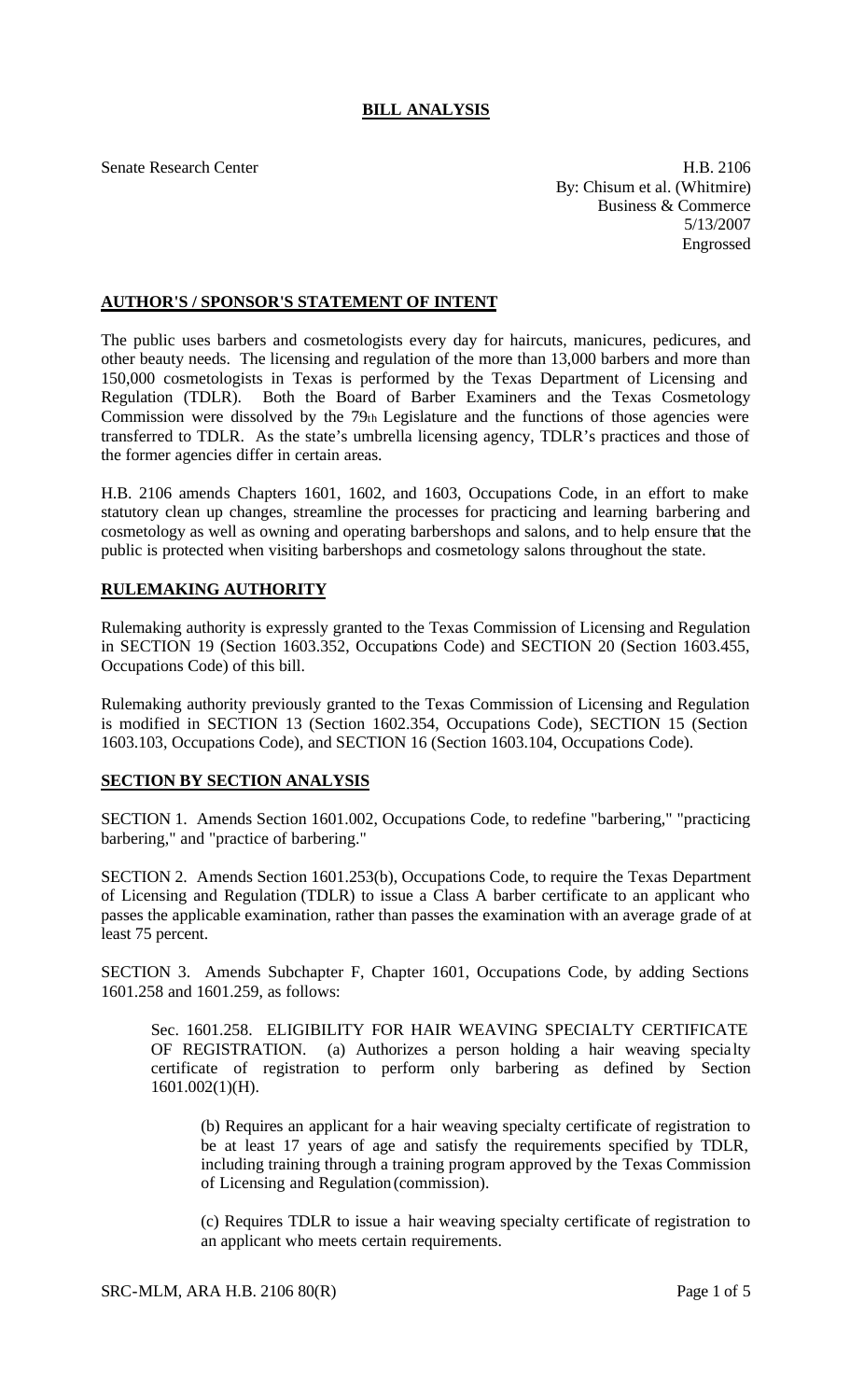Sec. 1601.259. ELIGIBILITY FOR HAIR BRAIDING SPECIALTY CERTIFICATE OF REGISTRATION. (a) Authorizes a person holding a hair braiding specialty certificate of registration to perform only barbering as defined by Section 1601.002(1)(K).

(b) Requires an applicant for a hair braiding specialty certificate of registration to be at least 17 years of age and satisfy the requirements specified by TDLR, including training through a training program approved by the commission.

(c) Requires TDLR to issue a hair braiding specialty certificate of registration to an applicant who meets certain requirements.

SECTION 4. Amends Section 1601.303, Occupations Code, to require TDLR to issue a barbershop permit to an applicant if, among other things, the applicant verifies the application.

SECTION 5. Amends Sections 1601.304 and 1601.305, Occupations Code, as follows:

Sec. 1601.304. New heading: SPECIALTY SHOP PERMIT. (a) Authorizes a person who holds a specialty shop permit, rather than a manicurist specialty shop permit, to maintain an establishment in which only barbering as defined by Section 1601.002(1)(E), (F), (H), or (K) is performed. Deletes existing text authorizing a manicurist specialty shop to be operated only under the direction of a person who holds a manicurist license.

(b) Requires an applicant for a specialty shop permit to submit an application on a TDLR-approved form and the required inspection fee. Deletes existing text requiring the application to include certain information. Deletes existing Subsection (c) requiring TDLR to issue a temporary manicurist specialty shop permit to the applicant as soon as practicable after receipt of the application and fee. Deletes existing text authorizing the applicant to operate the applicant's shop under the temporary permit until a permanent permit is issued. Makes conforming changes.

Sec. 1601.305. New heading: ISSUANCE OF SPECIALTY SHOP PERMIT. Requires TDLR to issue a specialty shop permit to an applicant if the applicant meets certain conditions. Deletes existing text requiring TDLR to issue a permanent manicurist specialty shop permit to an applicant if the applicant holds a manicurist license and the shop meets the minimum health standards for manicurist specialty shops set by the commission, as determined by a TDLR inspection under Section 1603.103, and any other requirements imposed by commission rule.

SECTION 6. Amends Section 1601.353(a), Occupations Code, to delete existing text requiring a barber school to have a dressing and cloak room, a library with library facilities available to students, adequate toilet facilities for the students, and adequate fire-fighting equipment in order to be approved for a barber school permit. Makes nonsubstantive changes.

SECTION 7. Amends Section 1601.453, Occupations Code, making a reference to a barber school permit under this chapter or a permit issued under Chapter 1603.

SECTION 8. Amends Section 1602.256, Occupations Code, as follows:

Sec. 1602.256. New heading: ELIGIBILITY FOR A MANICURIST SPECIALTY LICENSE. (a) Authorizes a person holding a manicurist specialty license, rather than a manicurist license, to perform only the practice of cosmetology defined in Section 1602.002(a)(10) or (11), rather than 1602.002(9) or (10).

(b) Makes a conforming change.

SECTION 9. Amends Section 1602.257(a), Occupations Code, authorizing a person holding a facialist specialty license to perform only the practice of cosmetology defined in Sections 1602.002(a)(6) through (9), rather than 1602.002(7).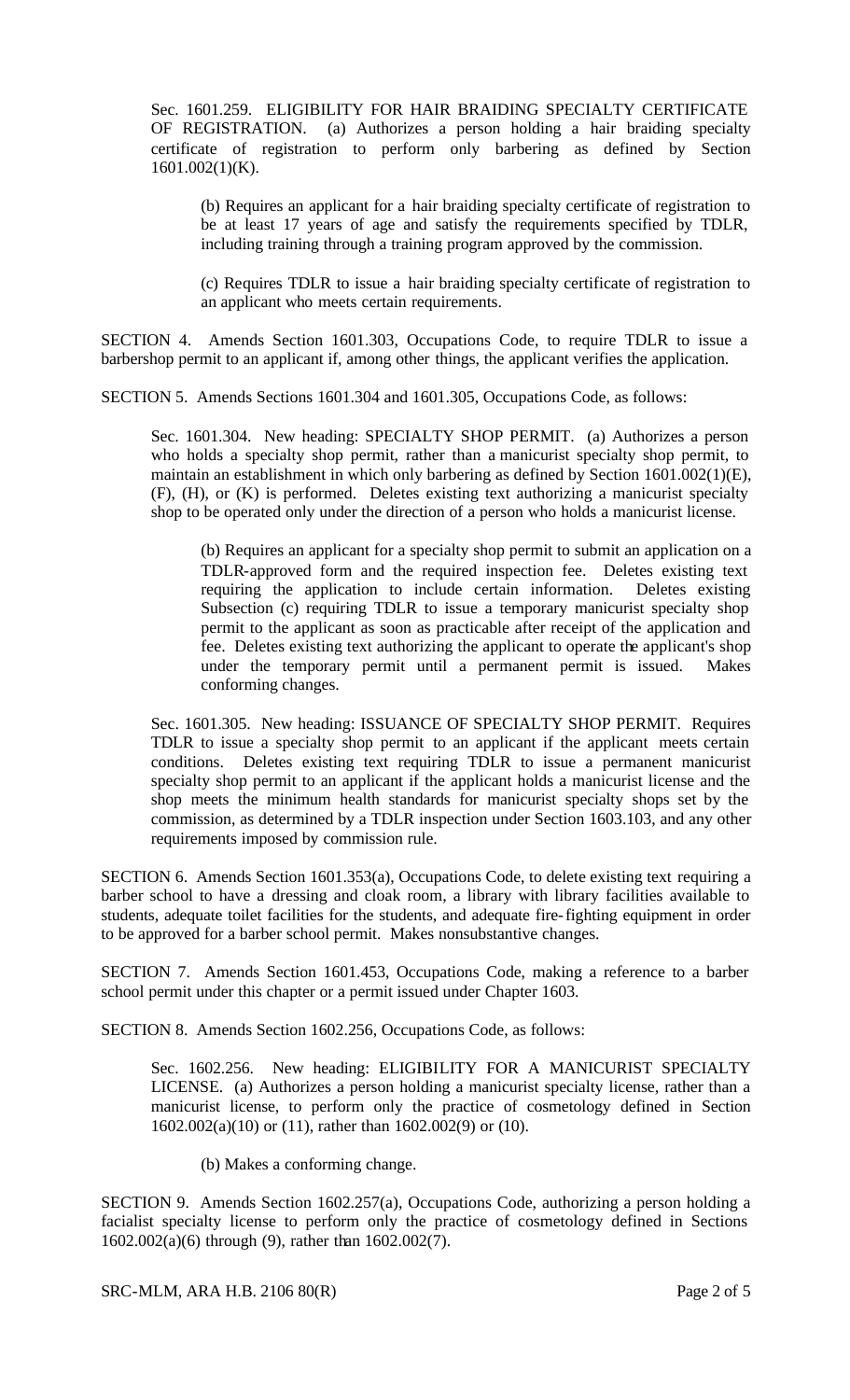SECTION 10. Amends Section 1602.258, Occupations Code, as follows:

Sec. 1602.258. ELIGIBILITY FOR A SPECIALTY CERTIFICATE. (a) Authorizes a person holding a specialty certificate to perform only the practice of cosmetology defined in Sections 1602.002(a)(2) through (4), rather than Section 1602.002(2), (3), (4), or (7). Deletes existing text requiring an applicant to have obtained a high school diploma or the equivalent of a high school diploma or have passed a valid examination administered by a certified testing agency that measures the person's ability to benefit from training in order to be eligible for a specialty certificate.

SECTION 11. Amends Section 1602.262(a), Occupations Code, to make a conforming change.

SECTION 12. Amends Section 1602.303(b), Occupations Code, as follows:

(b) Requires an application for a private beauty culture school license to be accompanied by the required fees and to contain a statement that the building is of permanent construction and is divided into at least one area for instruction in theory and one area for clinic work. Deletes existing text requiring the application to contain a statement that the building is fireproof.

SECTION 13. Amends Section 1602.354, Occupations Code, as follows:

Sec. 1602.354. CONTINUING EDUCATION. (a) Creates this subsection from existing text.

(b) Authorizes the commission to only require a license holder to complete continuing education of not more than four hours in health and safety courses if the license holder is at least 65 years of age and has held a cosmetology license for at least 15 years.

SECTION 14. Amends Section 1602.403(a), Occupations Code, to make a conforming change.

SECTION 15. Amends Section 1603.103, Occupations Code, as follows:

Sec. 1603.103. New heading: INSPECTION OF SCHOOLS BEFORE OPERATION. (a) Changes a reference to a school, shop, or other facility, to a shop only. Makes a conforming change.

(b) Makes a conforming change.

(c) Authorizes TDLR to charge the school a fee for each inspection. Deletes existing text requiring the school, shop, or other facility to pay a fee for each inspection.

SECTION 16. Amends Sections 1603.104(b) and (e), Occupations Code, as follows:

(a) Requires TDLR, at least once every two years, to inspect each shop or other facility that holds a license, certificate, or permit in which the practice of barbering or cosmetology is performed under this chapter, Chapter 1601, or Chapter 1602, and require TDLR, at least twice per year, to inspect each school in which barbering or cosmetology is taught under this chapter, Chapter 1601, or Chapter 1602.

(e) Authorizes TDLR to charge the school, shop, or other facility a fee for each inspection performed under this section, rather than Subsection (c).

SECTION 17. Amends Subchapter C, Chapter 1603, Occupations Code, by adding Section 1603.1045, as follows:

Sec. 1603.1045. CONTRACT TO PERFORM INSPECTIONS. Authorizes TDLR to contract with a person to perform for TDLR inspections of a school, shop, or other facility under this chapter, Chapter 1601, or Chapter 1602.

SRC-MLM, ARA H.B. 2106 80(R) Page 3 of 5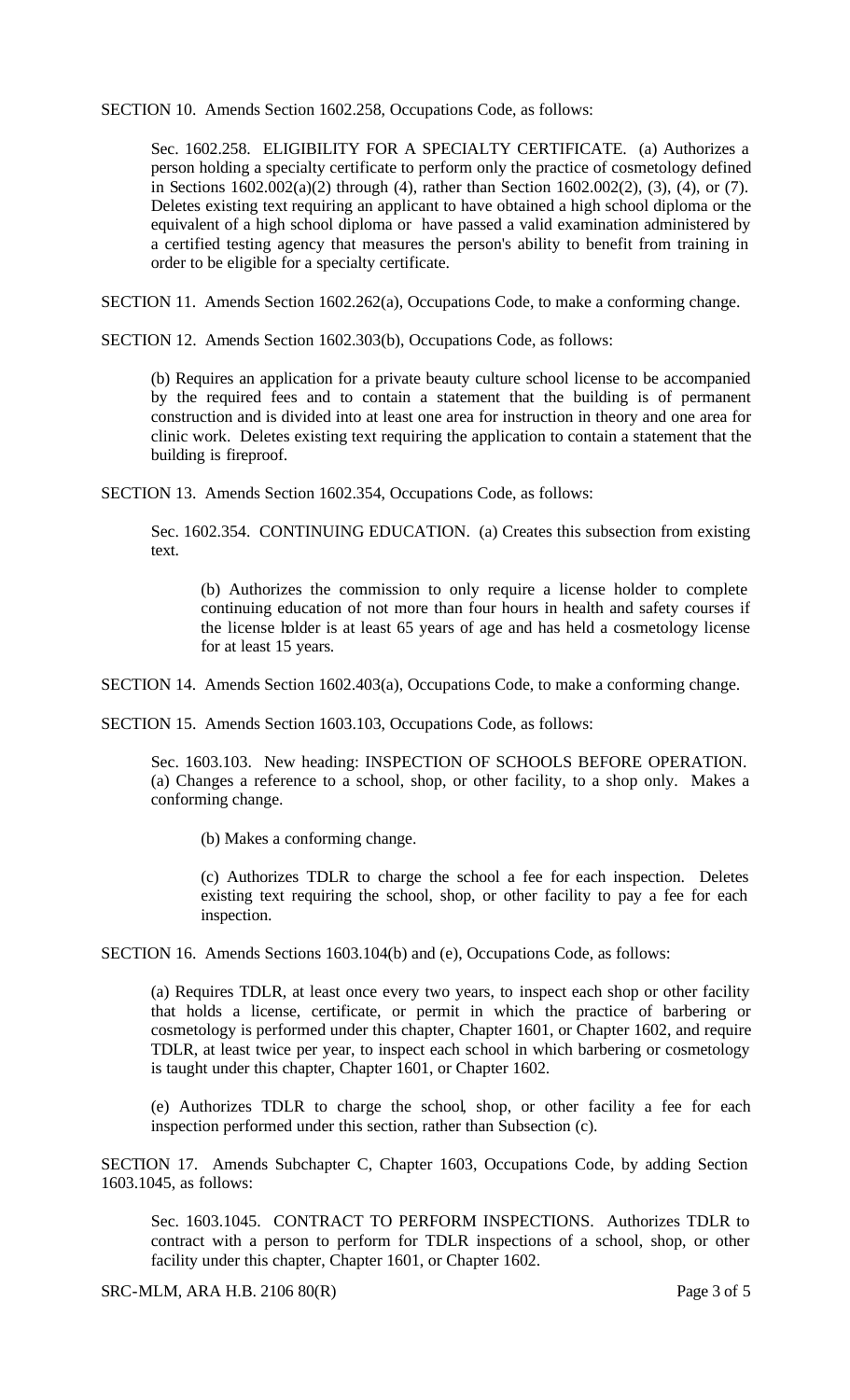SECTION 18. Amends Subchapter E, Chapter 1603, Occupations Code, by adding Section 1603.205, as follows:

Sec. 1603.205. DUAL BARBER AND BEAUTY SHOP LICENSE. (a) Authorizes a person holding a dual barber and beauty shop license to own, operate, or manage a shop in which any practice of barbering defined by Section 1601.002(1) or cosmetology defined by Section 1602.002(a).

(b) Requires an applicant for a dual barber and beauty shop license to submit an application on a TDLR-approved form verified by the applicant, proof that the applicant meets the applicable requirements under Chapter 1601 and 1602 for obtaining a barbershop permit and a beauty shop license, and the required license fee.

(c) Requires TDLR to issue a dual barber and beauty shop license to an applicant that meets the requirements under this chapter and Chapters 1601 and 1602, complies with commission rules, and pays the required fees.

(d) Requires the holder of a dual barber and beauty shop license to comply with this chapter, Chapters 1601 and 1602, and commission rules related to barbering and cosmetology.

SECTION 19. Amends Section 1603.352, Occupations Code, as follows:

Sec. 1603.352. New heading: STERILIZATION REQUIREMENTS FOR CERTAIN SERVICES. (a) Requires a person who holds certain licenses, certificates, or permits and performs a barbering service described by Section 1601.002(1)(E) or (F) or a cosmetology service described by Section  $1602(a)(10)$  or  $(11)$ , rather than  $1602.002(10)$ or (11), to clean, disinfect, and sterilize with an autoclave or a dry heat, ultraviolet, or other TDLR-approved sterilizer (sterilizing equipment), in accordance with the sterilizer manufacturer's instructions, each metal instrument, including metal nail clippers, cuticle pushers, cuticle nippers, and other metal instruments, before the service is performed. Deletes existing text authorizing a person who holds certain licenses, certificates, or permits and performs certain barbering and cosmetology services to use a disposable supply or instrument only if that supply or instrument is purchased at the location where the service is performed or provided by the person on whom the service is performed.

(b) Provides that the owner or manager of a barber shop, barber school, beauty shop, specialty shop, beauty culture school, or other facility licensed under this chapter, Chapter 1601, or Chapter 1602, is responsible for providing sterilizing equipment for use in the shop or school as required by Subsection (a). Requires sterilizing equipment used as required by Subsection (a) to be listed with the United States Food and Drug Administration (FDA). Deletes existing text requiring sterilizing equipment to be registered with the FDA and used in accordance with the manufacturer's instructions.

(c) Requires each sterilized instrument to be used in accordance with the manufacturer's instructions.

(d) Provides that this section does not apply to single-use instruments or nonmetal nail files, buffer blocks, pumice stones, nail brushes, or other similar instruments.

(e) Authorizes the commission to adopt rules to administer this section.

SECTION 20. Amends Subchapter J, Chapter 1603, Occupations Code, by adding Sections 1603.455 and 1603.456, as follows:

Sec. 1603.455. EMERGENCY ORDERS. (a) Authorizes the executive director of TDLR (executive director) to issue an emergency order to suspend or revoke a license or permit issued, or to cease the operation of an unsafe facility regulated, by TDLR under

SRC-MLM, ARA H.B. 2106 80(R) Page 4 of 5